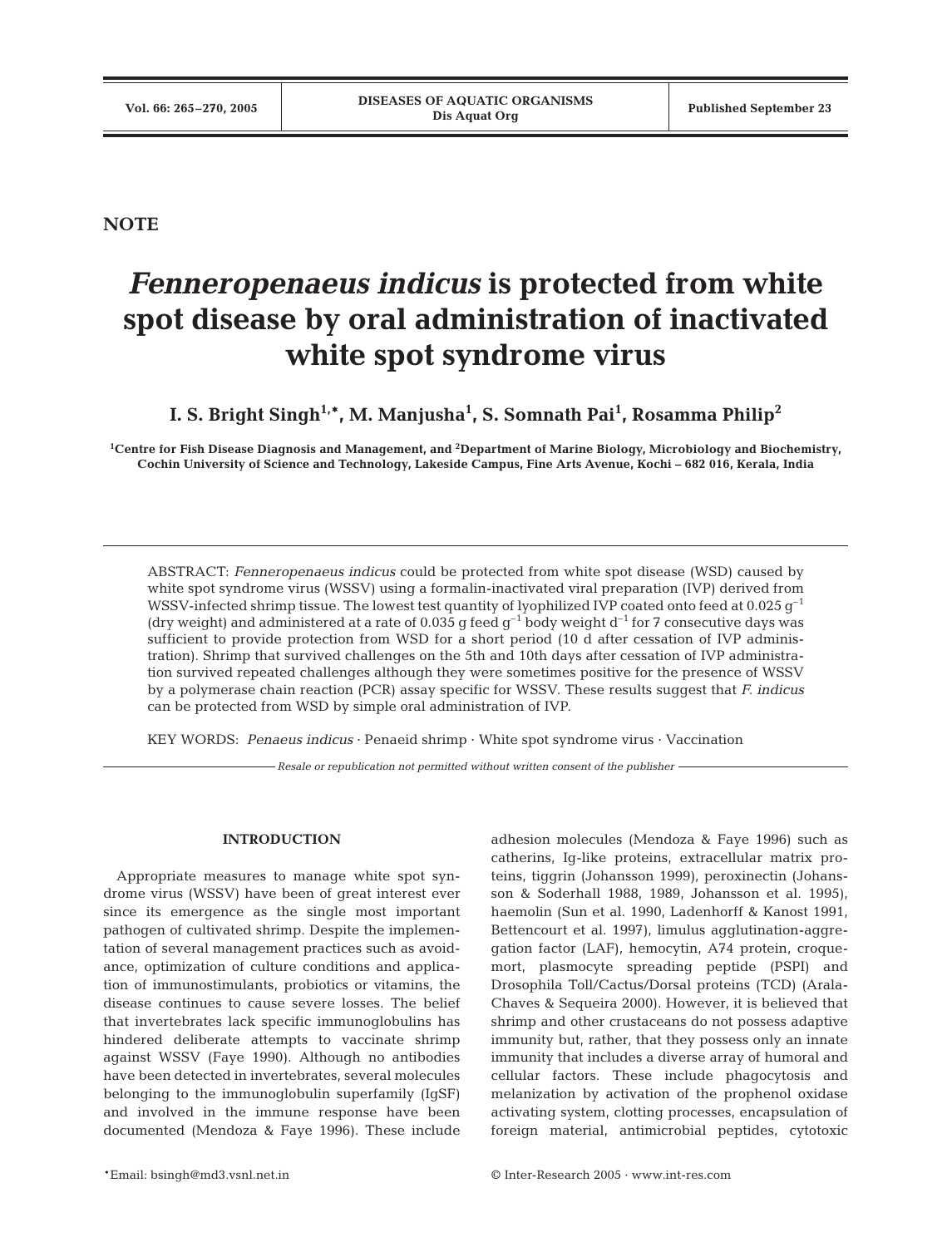reactive oxygen intermediates (ROI) and agglutination. Non-self recognition factors include lectins, lipoproteins and cell to cell communication molecules (Soderhall & Cerenius 1992).

Past research has focused primarily on understanding these non-specific crustacean defense mechanisms, and work on vaccines against specific pathogens such as WSSV has not been pursued seriously. Nevertheless, effective protection of *Penaeus monodon* and *Marsupenaeus japonicus* against vibriosis with formalin-killed *Vibrio* sp. has been reported (Itami et al. 1989, 1992, Teunissen et al. 1998). The mechanism of protection remains unexplained and may be an adaptive secondary immune response, homologous to that observed in vertebrates, or a distinct crustacean type of immunoprotective pathway (Arala-Chaves & Sequeira 2000). The presence of bactericidins in *P. monodon* hemolymph after exposure to heat-killed *V. alginolyticus* has been reported (Adams 1991) and would seem to demonstrate some type of immune memory (Teunissen et al. 1998). For viral pathogens, a process of specific and active viral accommodation has been postulated (Flegel & Pasharawipas 1998). A requirement for the viral accommodation hypothesis was the existence of specific memory that could prevent viral triggered apoptosis but could not prevent viral infection. The hypothesis proposed that exposure of young larval stages to inactivated viral particles or sub-unit viral proteins ('tolerines' as opposed to vaccines) would result in innocuous, persistent viral infections rather than mortality upon subsequent viral challenge (Flegel & Pasharawipas 1998).

A quasi-immune response to WSSV (known as penaeid rod-shaped DNA virus or PRDV in Japan) was reported for *Marsupenaeus japonicus* survivors from a farm outbreak of WSD that were able to survive a subsequent experimental super-challenge (Venegas et al. 2000). Similar incidents have occurred on shrimp farms at Kerala, India, where successful harvests resulted after an earlier viral outbreak. These previous reports and our observations prompted us to examine the possibility of protecting shrimp against WSSV using a formalin-inactivated viral preparation (IVP). This work was originally submitted for publication in May 2003 but suffered publication delays. In the meantime, Namikoshi et al. (2004) claimed the first successful 'vaccination' in shrimp against WSSV by demonstrating protection of *M. japonicus* from WSSV by intramuscular injection of formalin-inactivated WSSV or recombinant viral protein rVP28. Later, Witteveldt et al. (2004a,b) reported similar results using 2 WSSV envelope proteins, VP19 and VP28. Our work is discussed in this context and its practical utility is examined.

## **MATERIALS AND METHODS**

**Virus strain.** A strain of WSSV (MCCV101) from the microbial culture collection of the Centre for Fish Disease Diagnosis and Management, Cochin University of Science and Technology, India, was used for the experiment. This virus was originally isolated in 1995 from a *Penaeus monodon* spawner and was continuously passed through several batches of quarantined WSSV-free *Fenneropenaeus indicus*. It was stocked at –35°C in shrimp tissue. The virus was confirmed as WSSV by histopathology, electron microscopy and diagnostic nested PCR (Fig. 1).

To generate a sufficient quantity of virus for experiments, frozen stock tissue was thawed and fed to quarantined *Fenneropenaeus indicus* maintained in rearing tanks as described below. Moribund shrimp were examined for characteristic white spots within the cuticle and then stored at –35°C until required for inactivated viral preparation (IVP).

**Maintenance of experimental animals.** Juvenile *Fenneropenaeus indicus* (average body weight of 3 to 4 g) were brought to the laboratory and quarantined for 48 h. Those that started eating pelleted diet were transferred to rearing tanks where salinity was gradually adjusted to 20 parts per thousand (ppt). They were subjected to stress testing by exposure to 100 ppm for-



Fig. 1. Agarose gel showing 2-step PCR amplification of 650 and 300 bp fragments of WSSV MCCV101 in the gill tissue of infected *Fenneropenaeus indicus*. Lane M: marker (1000, 700, and 300 bp); Lane 1: 1-step PCR negative control; Lane 2: 2-step PCR negative control; Lane 3: 1-step PCR positive control; Lane 4: 2-step PCR positive control; Lane 5: 1-step PCR amplification product from *F. indicus* infected with WSSV MCCV101; Lane 6: 2-step PCR amplification product from *F. indicus* infected with WSSV MCCV101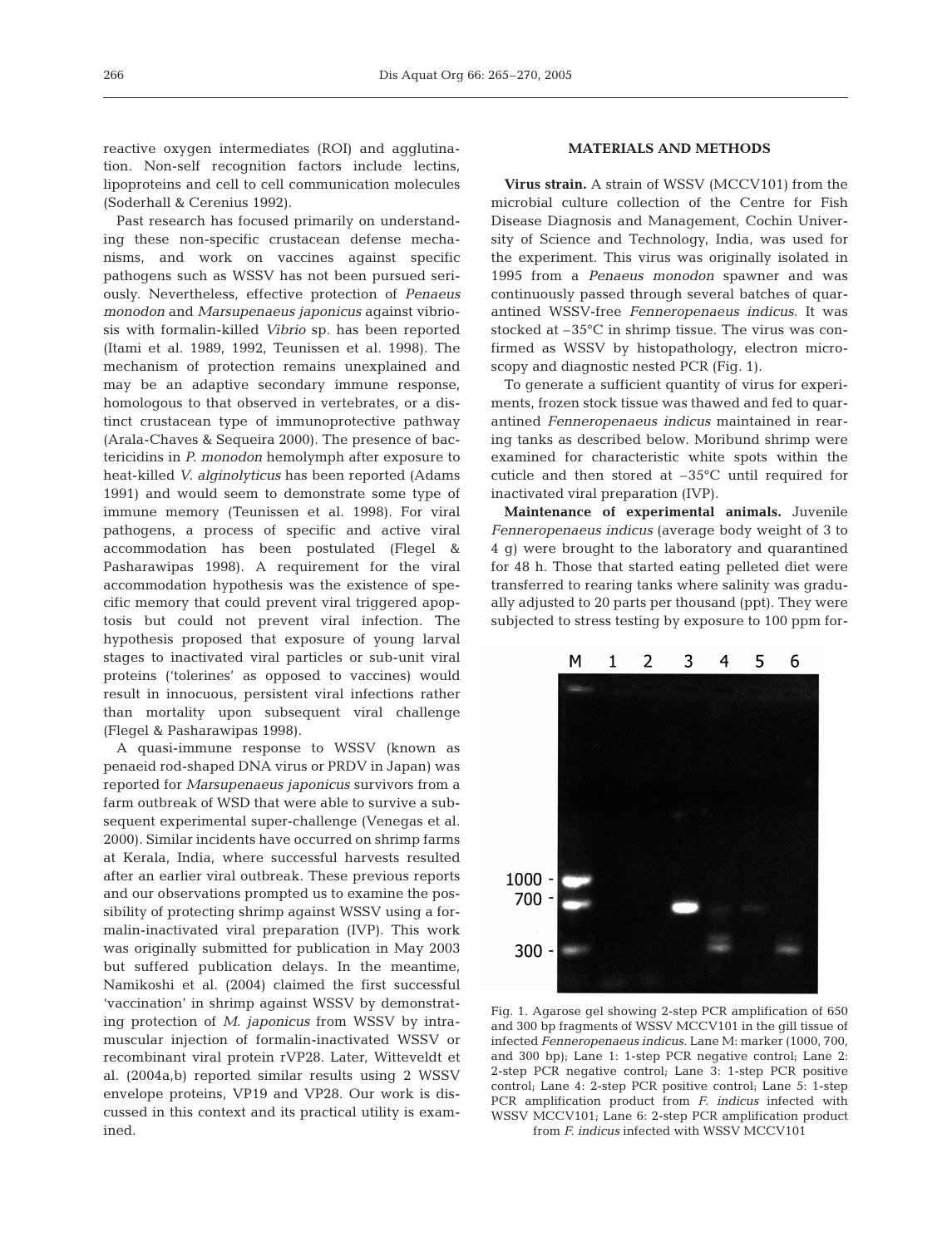malin for 1 h before survivors only were returned to fiber reinforced plastic (FRP) rectangular tanks (30 l) for experiments. Water quality was monitored daily to maintain pH at 7.5 to 8.5, salinity at 20 to 22 ppt,  $NH<sub>3</sub>$ at 0.01 to 0.02 ppm,  $NO<sub>2</sub>$  at 0.1 to 0.2 ppm and dissolved oxygen at 6 to 7 mg oxygen  $l^{-1}$ . Water was partially exchanged whenever the values deviated. Aeration was provided through air spargers from a 746 W compressor. The shrimp were fed ad libitum twice daily with commercial pelleted feed (Grower).

**Virus titre.** Viral infectivity titre for *Fenneropenaeus indicus* was estimated as extractable virus  $g^{-1}$  of infected stock tissue and expressed as lethal dose  $(LD_{50})$  following Reed & Muench (1938). Briefly, 1 g WSSV MCCV101 infected stock tissue was thoroughly macerated in a minimum quantity of phosphate buffered saline (PBS) (8 g NaCl, 0.2 g KCl, 1.15 g  $Na<sub>2</sub>HPO<sub>4</sub>$ , 0.2 g  $KH<sub>2</sub>PO<sub>4</sub>$ , 1000 ml ddH<sub>2</sub>O) with an equal quantity of glass fibre wool and made into a slurry that was centrifuged at  $8200 \times g$  for 20 min at 4°C. The supernatant was removed, made up to 7 ml using PBS and filtered through a 0.22 µm polyvinylidene fluoride (PVDF) membrane (Millipore). From this filtered viral extract, serial dilutions were prepared up to  $10^{-20.85}$  using PBS. Dilutions  $(10^{-1.85}$  to  $10^{-20.85})$  were injected into batches of 6 shrimp (10 µl each) and the  $LD_{50}$  g<sup>-1</sup> of the infected tissue was calculated from the reciprocal of the dilution that caused 50% mortality.

**Inactivated virus preparation.** Infected stock tissue was homogenized in sterile seawater (2% salinity) at a ratio of 15 g to 100 ml in a tissue homogenizer and passed through a 100 µm mesh sieve to ensure uniformity. It was then subjected to 2 successive cycles of freezing and thawing to release virus from the tissue particles. To ensure that the suspension contained WSSV, 0.01 ml was injected into each of two 10 g healthy *Fenneropenaeus indicus* immediately after preparation. These were then observed for clinical signs of WSD and mortality for 10 d. The preparation was inactivated by addition of formalin (Qualigens) to a final concentration of 0.2% (v/v) and incubation at room temperature (28  $\pm$  1°C) for 48 h. The IVP was then stored at 4°C until used. To examine for sterility, a loop-full of the IVP suspension was streaked onto Zo-Bell's and Sabouraud dextrose agar plates (prepared using 20 ppt seawater) that were incubated for 7 d. As a control (placebo), head soft tissue of apparently healthy animals (tested negative by diagnostic PCR) was treated as above and maintained at 4°C until used. Aliquots of 10 ml preparations (both test and placebo) were absorbed onto 5 g of pelleted feed (Grower), air dried briefly and continuously fed to batches of 8 juveniles in triplicate for 9 d at intervals of 24 h. All animals were observed to ensure lack of clinical signs of WSD and lack of mortality for 7 d.

**Efficacy of IVP in preventing WSD.** IVP and the placebo were lyophilized (FTS Systems) to yield 35.6 g dry mass from 500 ml of tissue suspension prepared from 75 g of infected tissue. The lyophilized material was coated onto pelleted feed (Grower) at a ratio of 1:10 (w/w) using a commercial binder ('Bindex', Matrix Vet Pharma) at a ratio of 0.1:10 v/w and dried in vacuum desiccator for 2 d. After drying, the preparation was maintained in airtight containers at 4°C.

Twelve FRP tanks (25 l) were set up with 4 shrimp in each. Four tanks received IVP coated feed, 4 placebo, and 4 normal feed. Feeding was ad libitum but was later determined to be 0.035 g feed  $q^{-1}$  body weight  $d^{-1}$ . Feeding was continued for 7 d before all tanks were switched to normal feed. There was no cannibalism. The shrimp were challenged (1 tank at a time for each group) on the 1st, 5th, 10th and 15th day after the completion of the initial 7 d administration schedule. Thawed WSSV MCCV101-infected shrimp meat maintained at –35°C was used for the challenge at a rate of approximately 1 g infected tissue for 4 animals. This was given after all uneaten feed and fecal matter had been removed and after partial water exchange. On all other days, the shrimp were maintained on a normal diet. After challenge, the shrimp were observed for clinical signs of the disease and mortality for 10 d. The experiment was repeated 6 times. Shrimp that survived the 5th and 10th day challenges were subjected to repeated WSSV MCCV101 prawn meat challenges at intervals of 15 d for 4 consecutive times.

**Quantity of IVP required.** Initial tests used IVP incorporated into the feed at 1:10 (w/w) and the feed was consumed at a rate of 35 g  $kg^{-1}$  shrimp body weight  $d^{-1}$ . Further tests were carried out to determine the minimum quantity of IVP required for WSD protection. Accordingly, tests were repeated in batches of 12 as described above but using experimental diet coated with 0.25, 0.5, 0.75 and 1.0 g of lyophilized IVP per 10 g feed*.* Corresponding control sets of animals were maintained on a normal diet. The overall duration of IVP administration was 7 d and the shrimp were challenged in 2 consecutive steps, half on the 5th day after completion of IVP administration and half on the 10th day. The experiment was repeated 3 times.

**PCR testing for WSSV.** Gill samples from shrimp that survived viral challenges were pooled and tested for the presence of WSSV employing a WSSV 2-step nested PCR detection kit (Bangalore Genei) that yields 650 and 300 bp WSSV-specific amplicons. The PCR products were then analyzed on 2% w/v agarose gels using TAE (1X) as the running buffer (Tris-HCl 0.04 M, EDTA 0.0001 M, glacial acetic acid 5.71%), staining by ethidium bromide and visualization on a UV transilluminator (Hoefer, Macro Vue UV-20). Following the kit instructions, the expected amplicons were obtained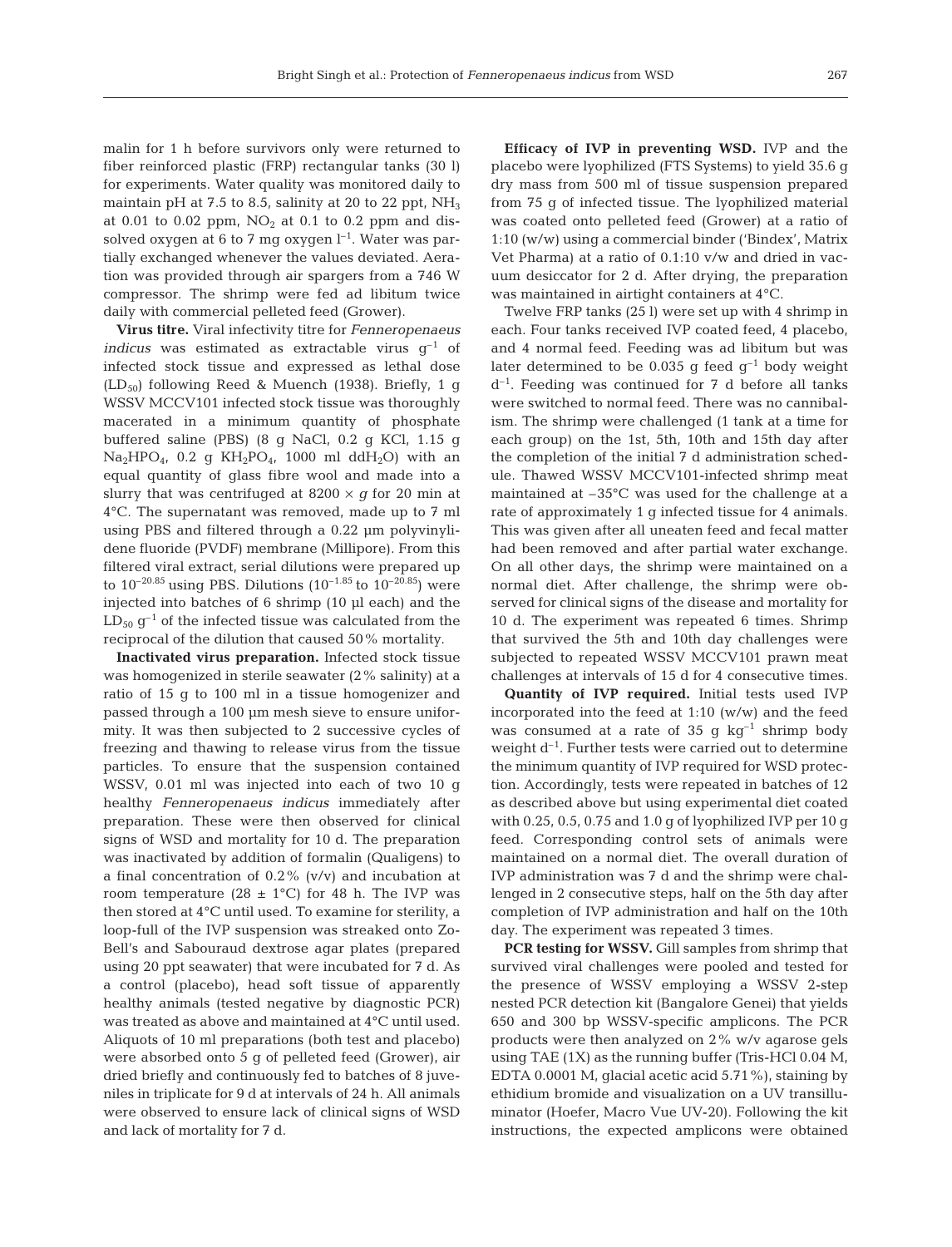using an MJ Research, PTC–150 thermocycler with stored WSSV MCCV101 samples.

#### **RESULTS**

The viral titre for  $LD_{50}$  of the WSSV MCCV101 viral extract solution was  $1 \times 10^{13.69}$  ml<sup>-1</sup> of inoculum. This value could be used to calculate that the WSSV titre of the WSSV MCCV101 tissue used was  $7 \times 10^{13.69}$  g<sup>-1</sup> (wet weight). Accordingly the titre of the lyophilized IVP was calculated to be  $14.75 \times 10^{13.69}$  g<sup>-1</sup> (dry weight).

The IVP was shown to contain no viable WSSV after treatment with formalin  $(0.2\%$  v/v) for 48 h at room temperature since there was 100% survival during a period of 7 d for the shrimp (batches of 8 in triplicate) fed with the preparation. No bacterial or fungal growth was observed in any of the inactivated virus suspensions streaked onto standard media plates.

Shrimp challenged with WSSV on the 5th and 10th day after cessation of feeding with IVP showed 100% survival, while those challenged on the 1st and 15th day after cessation suffered mortality, with clinical manifestations of WSD (Table 1). Likewise, all WSSVchallenged shrimp in normal feed control and placebo control suffered total mortality and exhibited clinical signs of WSD within 10 d of challenge. On examining the efficacy of IVP required to elicit a response, it was

Table 1. Efficacy of inactivated virus preparation (IVP) in protecting *Fenneropenaeus indicus* from white spot disease. Survival (%) on challenge with WSSV MCCV 101 after IVP administration  $(n = 24 \text{ each})$ 

| Feed type                                        | Survival $(\% )$<br>5th day 10th day 15th day<br>1st dav |     |     |  |
|--------------------------------------------------|----------------------------------------------------------|-----|-----|--|
| <b>IVP</b> coated feed<br>Placebo<br>Normal feed |                                                          | 100 | 100 |  |

Table 2. Minimum quantity of inactivated virus preparation (IVP) required to protect *Fenneropenaeus indicus* against white spot disease. Survival (%) after challenge with WSSV MCCV 101

|                         | Survival $(\%)$ |                |  |
|-------------------------|-----------------|----------------|--|
| <b>TVP</b>              | 5th day         | 10th day       |  |
| $(q^{-1} \text{ feed})$ | post IVP        | post IVP       |  |
|                         | administration  | administration |  |
|                         | $(n = 18)$      | $(n = 18)$     |  |
| $0.025$ q               | 100             | 100            |  |
| $0.05$ q                | 100             | 100            |  |
| $0.075$ q               | 100             | 100            |  |
| 0.1 <sub>q</sub>        | 100             | 100            |  |
| Control (normal feed)   |                 |                |  |

found that the lowest effective quantity was 0.025 g IVP dry weight  $(LD_{50} 3.69 \times 10^{12.69})$  g<sup>-1</sup> feed (Table 2).

Shrimp that survived challenge after the IVP administration schedule also showed 100% survival and absence of gross signs of WSD upon 4 subsequent challenges carried out consecutively at 15 d intervals with WSSV-infected prawn meat.

Shrimp that survived WSSV challenge on the 5th day after completion of the IVP administration schedule were tested on the 10th day post challenge for the presence of WSSV by single step and nested PCR assays. None gave positive results (Fig. 2). In contrast, the gill tissue of animals challenged on the 10th day after the completion of administration of IVP gave amplicons for the first step PCR (650 bp amplicon) and second step (nested) PCR (300 bp amplicon) (Fig. 2). Despite the positive test results, the shrimp appeared healthy and showed no gross signs of disease and no mortality.

## **DISCUSSION**

Formalin was used to inactivate WSSV because of its ability to cross-link proteins and to stabilize antigenic



Fig. 2. Two-step PCR assay for detection of WSSV MCCV101 in *Fenneropenaeus indicus* fed inactivated viral preparation (IVP) for 7 d and then challenged with WSSV-infected meat on the 5th or 10th day after cessation of IVP feeding. Lane M: marker (1000, 700, and 300 bp); Lanes 1 to 7: 1-step PCR product (650 bp); Lanes 8 to 14: nested PCR products (300 bp); Lanes 1 and 8: PCR negative controls; Lanes 2 and 9: PCR positive controls; Lanes 3 and 10: *F. indicus* fed on normal diet and not challenged with WSSV MCCV101; Lanes 4 and 11: *F. indicus* fed on normal diet and challenged with WSSV MCCV101; Lanes 5 and 12: *F. indicus* fed IVP for 7 d and not challenged with WSSV MCCV101; Lanes 6 and 13: *F. indicus* fed IVP for 7 d and challenged with WSSV MCCV101 on the 5th day after cessation of IVP feeding; Lanes 7 and 14: *F. indicus* fed IVP for 7 d and challenged with WSSV MCCV101 on the 10th day after cessation of feeding IVP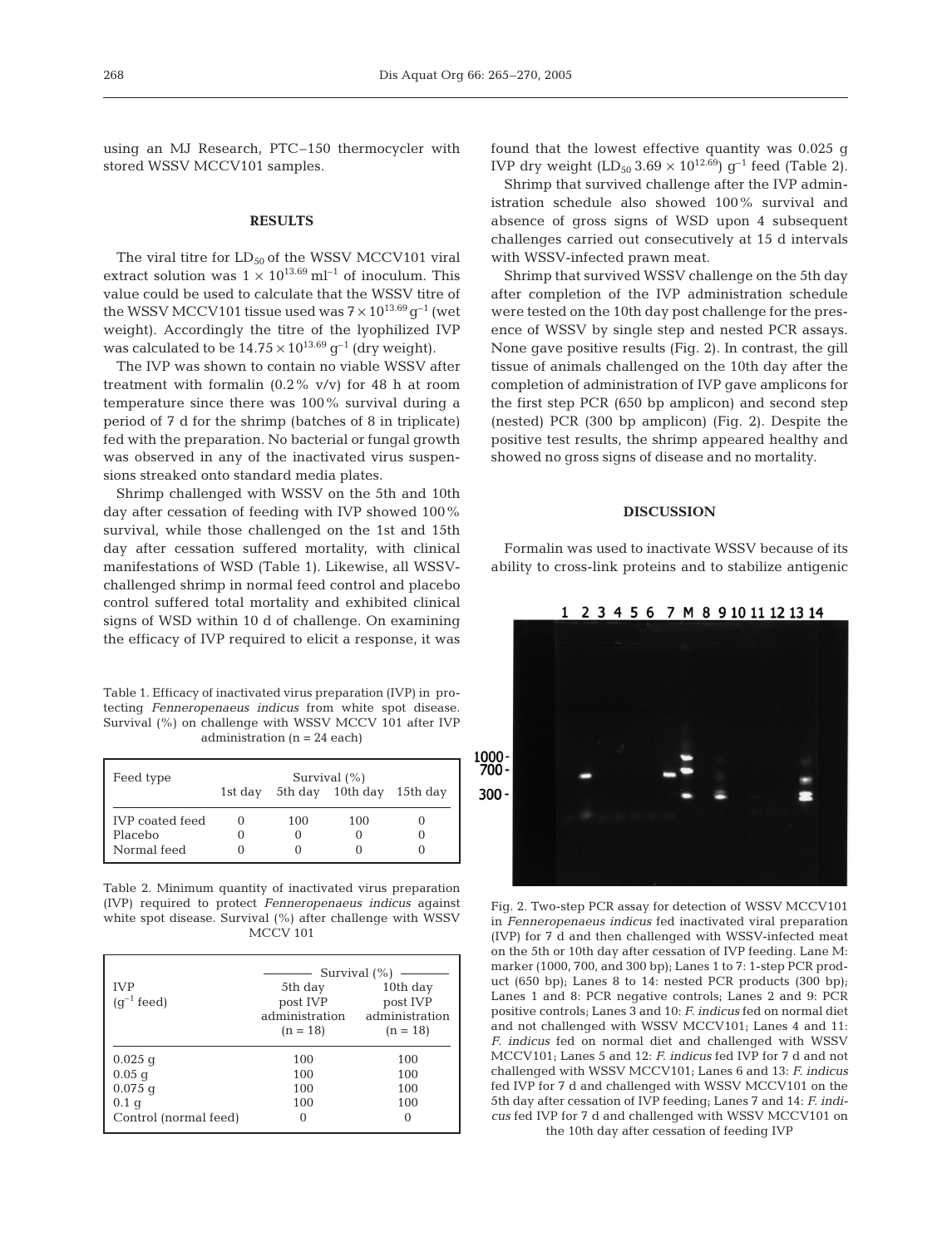epitopes (Wesslen et al. 1957, Bottiger et al. 1958, Barteleng & Woortmeyer 1984). Formalin treatment was found to be better for enhancing WSSV resistance than heat treatment as used by Namikoshi et al. (2004). The optimum treatment for virus inactivation after successive freezing and thawing cycles was 48 h exposure to 0.2 % v/v formalin. However, the preparation was maintained at 4°C for 9 d to ensure total inactivation of the virus and any bacteria and fungi that might also have been present in the shrimp tissue macerates. The shrimp fed IVP for 7 d were found to resist WSSV infection from 5 d and until 10 d after feeding but before and after this, they were vulnerable to infection and subsequent death. The protective effect did not arise from normal shrimp tissue (placebo) components. The 7 d schedule of IVP administration was adopted based on the work of Takahashi et al. (2000), who found it most effective for oral administration of immunostimulants. A similar requirement of a few days to elicit an immunological response has previously been reported (Sung et al. 1994, Teunissen et al. 1998).

Since shrimp that survived WSSV challenge on the 5th day after cessation of IVP feeding were negative for WSSV by nested PCR assays, the results suggest that they were refractory to WSSV for at least some interval following IVP administration. This refractory interval is comparable to that which occurs in vertebrates and is mediated by immunoglobulins that react with specific antigens and facilitate their elimination by subsequent phagocytosis. The results are similar to those of Adams (1991) and Teunissen et al. (1998) described in the 'Introduction' and suggest the possibility of some sort of memory for different pathogens in shrimp. Therefore, we propose to focus subsequent research on tests for the existence of specific molecules that might be produced in response to inactivated WSSV and bind with it to facilitate its elimination by subsequent phagocytosis. Should such molecules be discovered, they might be named 'viricidins'.

Surprisingly, a different result was obtained with shrimp that were challenged 10 d after cessation of IVP feeding. Instead of being negative for WSSV by PCR, they were positive even by a single-step assay although they showed no signs of disease. This suggested that they were able to accommodate WSSV and survive. This situation resembled viral accommodation as proposed by Flegel & Pasharawipas (1998) and experiments on a quasi-immune response (Venegas et al. 2000, Namikoshi et al. 2004, Witteveldt et al. 2004a,b) as described in the 'Introduction'. As part of the quasi-immune response, a cell-mediated defense mechanism has been proposed by Hasson et al. (1999). Wu et al. (2002) also demonstrated WSSV neutralizing activity in plasma of infected shrimp from 20 d to more than 2 mo. Namikoshi et al. (2004) concluded that the

quasi-immune response molecule was heat labile. These studies and our observations confirm the phenomenon of acquired resistance or a quasi-immune response in shrimp. In addition, our detection of WSSV-PCR positive survivors from a WSSV challenge 10 d following cessation of IVP feeding exactly matches the observations of Venegas et al. (2000).

Our study indicates the existence of 4 phases in the immune response of shrimp, subsequent to administration of IVP, even though the beginning and end of these phases could not be sharply demarcated. These phases are named the 'immune activation phase' (1st to 4th day post IVP administration), the 'refractory phase' (5th to 9th day post IVP administration), the 'viral accommodation phase' (10th to 14th day post IVP administration) and the 'immune declining phase' (15th day onwards). The lack of clear demarcation between phases may result from variation in different batches of shrimp but could not be gauged in our experimental design. Despite this, the demarcations may be useful in analyzing results from further investigations.

The concept of protecting shrimp from WSSV by oral administration of IVP gains added support from the observation that they subsequently survive repeated challenges with WSSV. The subsequent challenges could be regarded as broadly equivalent to booster 'vaccinations' in vertebrates. Thus, despite lack of knowledge on the shrimp immune system, available information suggests that periodic oral administration of IVP or envelope proteins such as VP19 and VP28 (Witteveldt et al. 2004b) at 10 d intervals may prolong protection against WSSV. The process of IVP administration may be economically viable since the quantity required for eliciting a response in recipient shrimp is very small (0.025 g IVP  $g^{-1}$  feed w/w having an approximate virus titre  $LD_{50}$  3.68  $\times$  10<sup>12.69</sup>).

The term 'vaccine' denotes any substance used to stimulate the production of antibodies that result in immunity to a specific disease. In shrimp, antibody-like molecules that specifically bind with a respective antigen have not been discovered. Therefore, it would be premature to call the inactivated WSSV preparation a 'vaccine' and that is why we describe it as an inactivated virus preparation (IVP). This contrasts with the nomenclature previously used with the WSSV recombinant envelope proteins VP9 and VP28 that were referred to as sub-unit vaccines (Witteveldt et al. 2004a,b). Despite the fact that the mechanisms is unknown, this investigation and previous studies unequivocally reveal that shrimp have a true adaptive and specific immune response that can be elicited by repeated oral administration of IVP and result in protection against WSD. A major point of interest is that protection against WSD does not always equate to absence of WSSV infection.